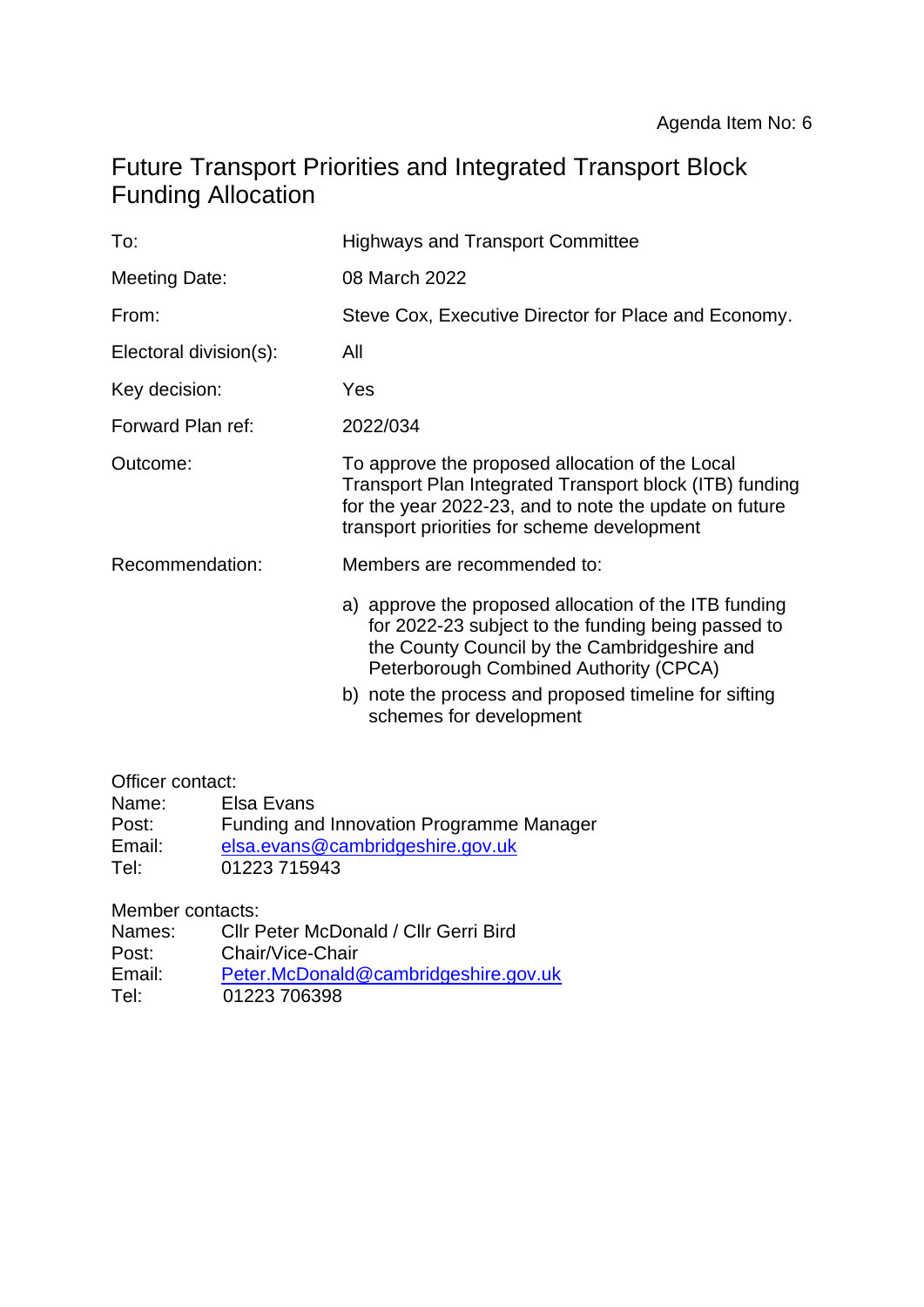## 1 Background

On 7 December 2021 this Committee approved the process outlined in the report for Future Transport Priorities to update the transport scheme development sifting criteria, including for the prioritisation of Local Transport Plan (LTP) Integrated Transport Block (ITB) funding. Initial Members engagement took place through the Highways Improvement Board on 22 December 2021 to agree headline priorities.

This paper addresses two main areas:

- The allocation of the ITB funding for 2022-23, including funding for projects to deliver transport strategy aims.
- The sifting of potential schemes to be progressed to a stage that allows bids for their funding and delivery to be made.
- 2 LTP Integrated Transport Block Funding Allocation
- 2.1 The Cambridgeshire and Peterborough Combined Authority (CPCA), as Local Transport Authority, receives Local Transport Plan (LTP) capital grants from the Department for Transport (DfT), including the Integrated Transport Block (ITB) grant. The CPCA then passes the grant to the County Council to spend. The proposal in this report is on the basis that the ITB grant is passed to the County Council again for the year 2022-23.

#### **Integrated Transport Block budget headings**

2.2 The ITB funding has been at the level of £3.2m for many years. To use this relatively small amount of funding effectively, the ITB is allocated to a few targeted programmes to deliver local integrated transport schemes. The allocation of the 2022-23 ITB capital grant by budget headings is proposed as follows

| <b>Integrated Transport Block Budget Heading</b>                                                                                                                                                | 2022/23<br>allocation |
|-------------------------------------------------------------------------------------------------------------------------------------------------------------------------------------------------|-----------------------|
| Local Highway Improvement (LHI) to deliver schemes on a jointly<br>funded basis with community applicants and therefore levers<br>further local contributions.                                  | £620k                 |
| Road Safety schemes at locations with strong evidence of high<br>risk of injury crashes.                                                                                                        | £600k                 |
| Major scheme development to support early scheme<br>development work to ensure a pipeline of schemes are available.                                                                             | £200k                 |
| Strategy development and Integrated transport schemes to<br>support the development of local transport policies, strategies and<br>plans, and to prioritise local integrated transport schemes. | £345k                 |
| Delivering Transport Strategy Aims (DTSA) to support the<br>delivery of small to medium sized schemes included in area<br>transport strategies and theme-based strategies.                      | £1,350k               |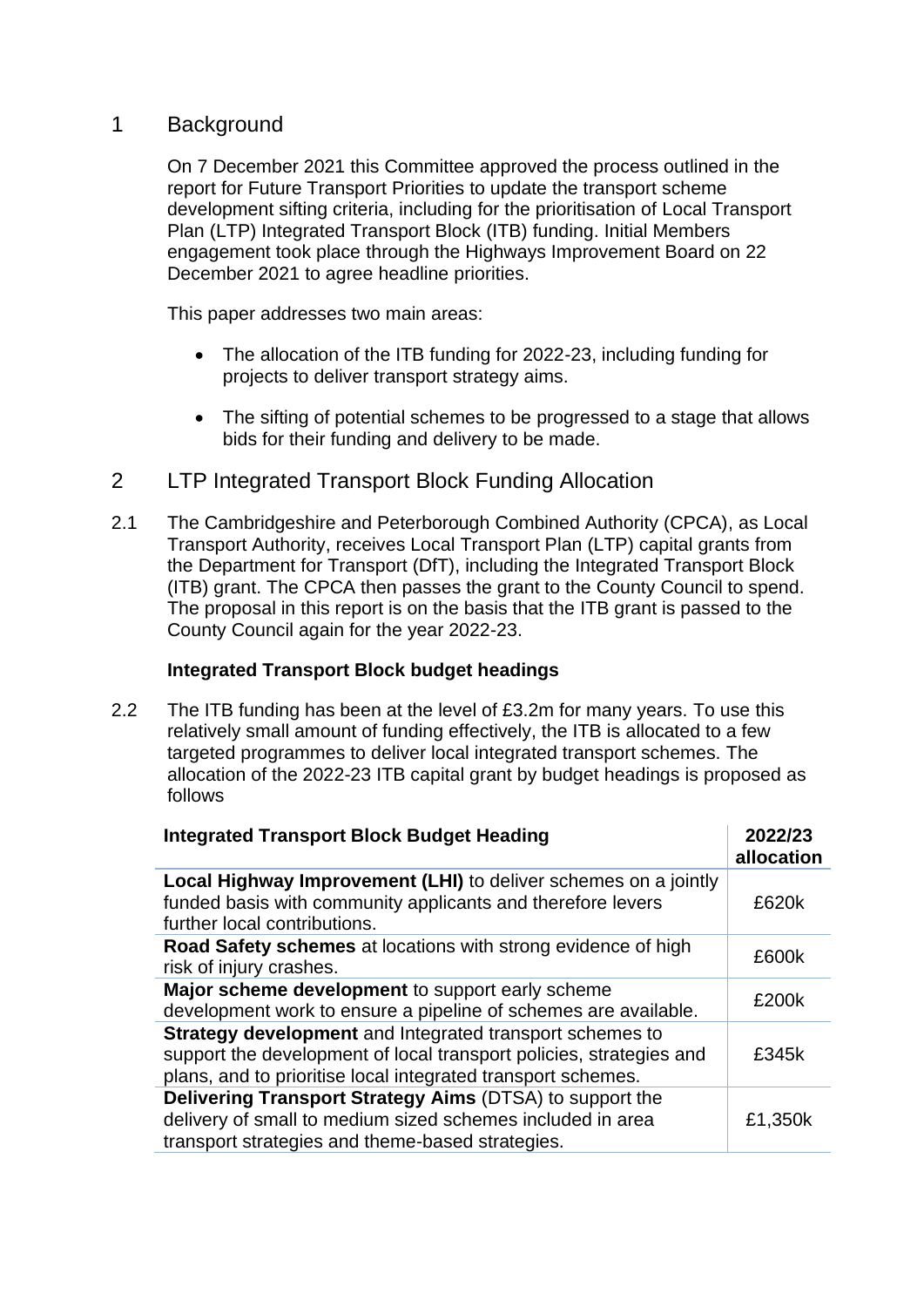| <b>Integrated Transport Block Budget Heading</b>                                                                                                          | 2022/23<br>allocation |
|-----------------------------------------------------------------------------------------------------------------------------------------------------------|-----------------------|
| Air Quality Monitoring funding contribution to city/district councils<br>to undertake monitoring work.                                                    | f25k                  |
| Minor improvements for accessibility to implement disabled<br>persons parking places where required.                                                      | £15k                  |
| Minor improvements to Public Rights of Way to make the<br>network an integrated part of the wider transport system to meet<br>the needs of the community. | £60k                  |

## **Delivering Transport Strategy Aims**

- 2.3 The 'Delivering Transport Strategy Aims' budget heading is primarily used to deliver schemes identified in the Council's transport strategy documents and then incorporated in the TIP. Potential schemes from the TIP are prioritised based on the LTP objectives and deliverability.
- 2.4 Potential schemes are those defined as:
	- Deliverable within 1-2 years
	- Local non-major schemes with scheme cost under £500K
	- Not Greater Cambridge Partnership (GCP) specific schemes as these should be funded by GCP and matched by developer contributions.
- 2.5 The Transport Strategy and Funding team led the scoring of schemes. The scoring criteria are based on the Department for Transport's Early Assessment and Sifting Tool (EAST).
	- Strategic Case Meeting the CPCA Local Transport Plan objectives
	- Economic Case Scale of impact; Value for money
	- Management Case Early delivery; Stakeholder support
	- Financial Case local contribution

The Refreshed Vision and Objectives from the Local Transport Plan for Cambridgeshire and Peterborough is shown in Appendix 1

- 2.6 The scoring definitions are shown in Appendix 2. The criteria are scored on a scale of +3 to -3. The average score of the criteria in each Case are added to give a Total Score for each scheme.
- 2.7 Schemes with the highest Total Score are prioritised for funding up to the amount of funding available. Schemes are shown in priority order from the highest to the lowest score in Appendix 3.
- 2.8 The allocation of the 2021-22 funding for Delivering Transport Strategy Aims by this Committee on 7 December 2021 included a number of projects for scheme development. Some of these schemes will be able to proceed to detailed design and delivery. It is proposed to allocate the 2022-23 DTSA funding to these ready schemes first, and the remaining budget will be allocated to the schemes in Appendix 3.
- 2.9 County-wide schemes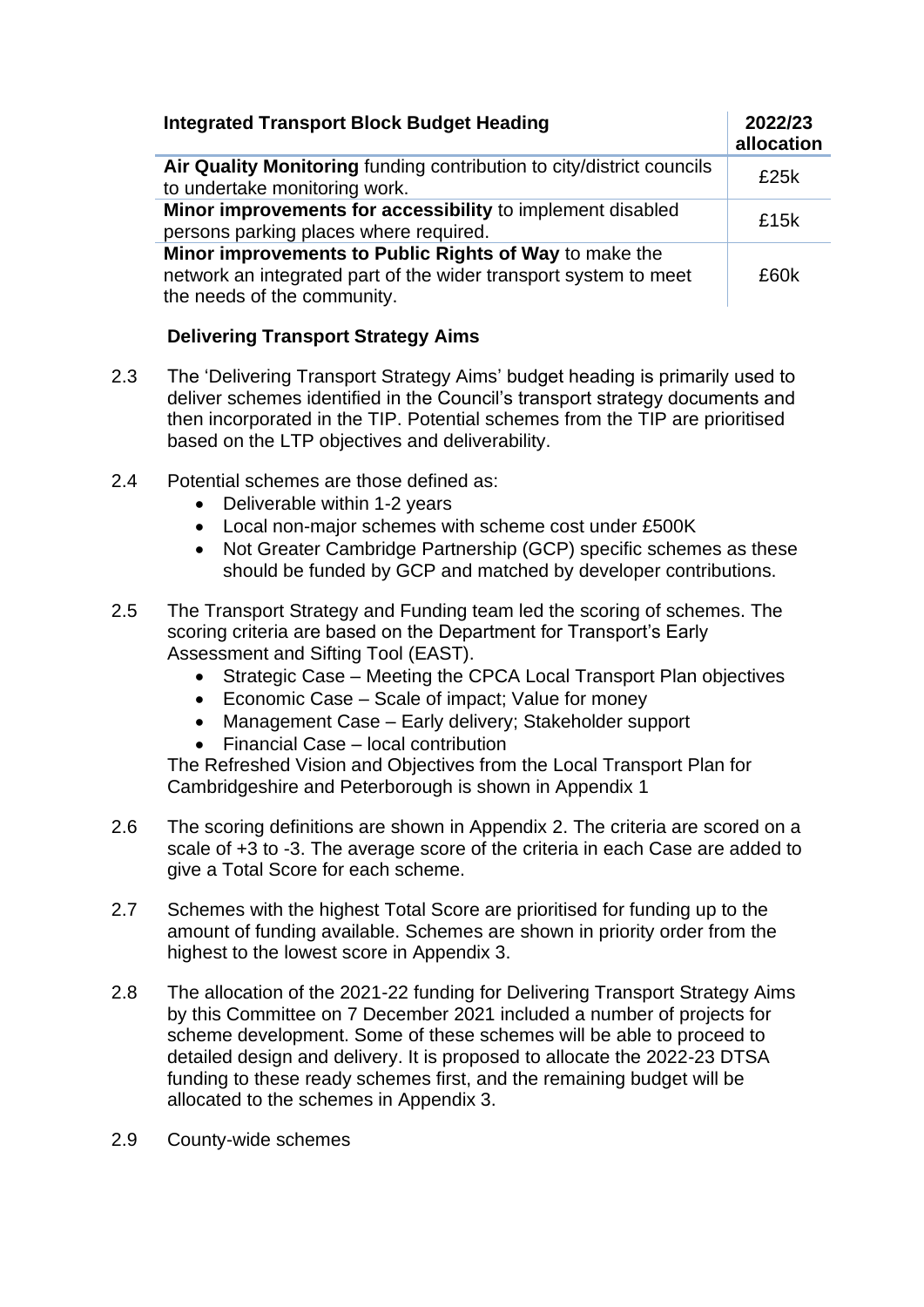- A small annual budget is allocated to a county-wide project for minor walking, cycling and bus stop facility improvements. Funding is for ad hoc minor improvements that would add value to support sustainable travel.
- On 6 July 2021, the Council's Strategy and Resources Committee considered the Joint Agreement Action Plan. Action T.12 of the Year 1 Action Plan focuses on Reviewing the 20mph policy and the qualifying criteria. It is proposed that the DTSA budget is used to fund these schemes initially from 2022-23. Based on known Local Highways Improvement schemes, the cost of this work (known schemes) is estimated to be £100k - £250k, dependent upon the level of local contribution being agreed.
- 3 Development of a pipeline of schemes as a basis for future funding bids
- 3.1 On 7 December 2021 Members of this Committee agreed that the sifting criteria should be revised to focus on road safety, active travel, public transport, and climate objectives.
- 3.2 County Council Members on the Highways Improvement Board considered the priorities. Members noted the CPCA's responsibility for bus services. Future transport priorities would need to be reviewed and consider the outcomes and proposals of the CPCA Bus Strategy as they emerge.
- 3.3 The Active Travel Strategy, the Fenland Transport Strategy and the Huntingdonshire Transport Strategy are progressing, and the draft strategies will be considered by this Committee in March 2022. This will be followed by the development of the strategy action plans through stakeholder engagement and public consultation. The action plans of the various strategies are anticipated to be adopted in 2023. The action plans will inform the sifting of schemes for development to a stage ready for funding bids and delivery.
- 3.4 The Council has submitted a bid for funding from the CPCA to undertake the scheme development work to develop a pipeline of schemes. The timeline for this work is dependent on the outcome of the funding bid and the identification of schemes from the strategies described in paragraph 3.3. The pace and scale of the priority review and scheme development work is dependent on the availability of this CPCA funding. The prioritised list for scheme development will be brought back to this Committee in a future meeting.

#### 4 Alignment with corporate priorities

4.1 Communities at the heart of everything we do

The following bullet points set out details of implications identified by officers:

• The LTP Integrated Transport Block funding generally delivers small or medium sized schemes that have been developed to address local issues as part of transport strategies informed by engagement with local communities and local councillors.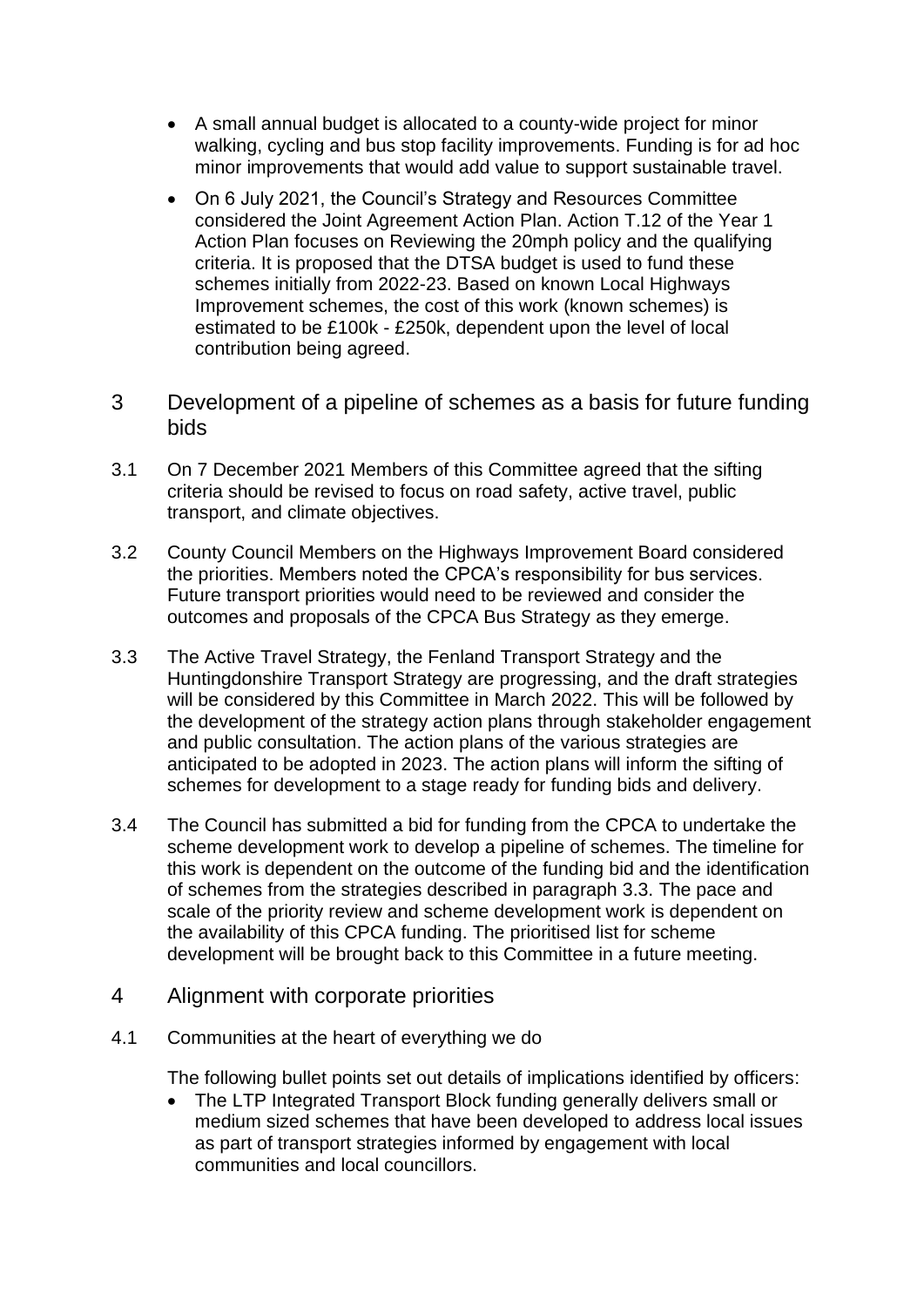4.2 A good quality of life for everyone

The following bullet points set out details of implications identified by officers:

- Recommended schemes to deliver transport strategy aims will help to improve accessibility and connectivity, and minimise the negative impacts of travel and transport on communities and the environment
- 4.3 Helping our children learn, develop and live life to the full

There are no significant implications for this priority.

4.4 Cambridgeshire: a well-connected, safe, clean, green environment

The report above sets out the implications for this priority in paragraph 2.5

4.5 Protecting and caring for those who need us

There are no significant implications for this priority.

- 5 Significant Implications
- 5.1 Resource Implications

The following bullet points sets out details of significant implications identified by officers:

- Paragraph 2.2 sets out the proposed budget for the Integrated Transport Block funding.
- Paragraphs 2.5 and 2.6 set out the assessment of proposed schemes including value for money and local contribution.
- The Council has bid for funding from the CPCA for the pipeline development work. The implication is set out in paragraph 3.4.
- 5.2 Procurement / Contractual / Council Contract Procedure Rules Implications

There are no significant implications within this category. Individual schemes will undertake procurement in accordance with the Council's procurement regulations.

5.3 Statutory, Legal and Risk Implications

The following bullet point sets out details of significant implications identified by officers:

- Prioritisation of schemes on early delivery and stakeholder support (Management Case) will lower the risk of project delivery slippage or abortive work.
- Risk of delay in priority review and scheme development work due to lack of funding, as set out in paragraph 3.4.
- 5.4 Equality and Diversity Implications

There are no significant implications within this category. An equality impact screening has been completed and indicated no potential negative impact.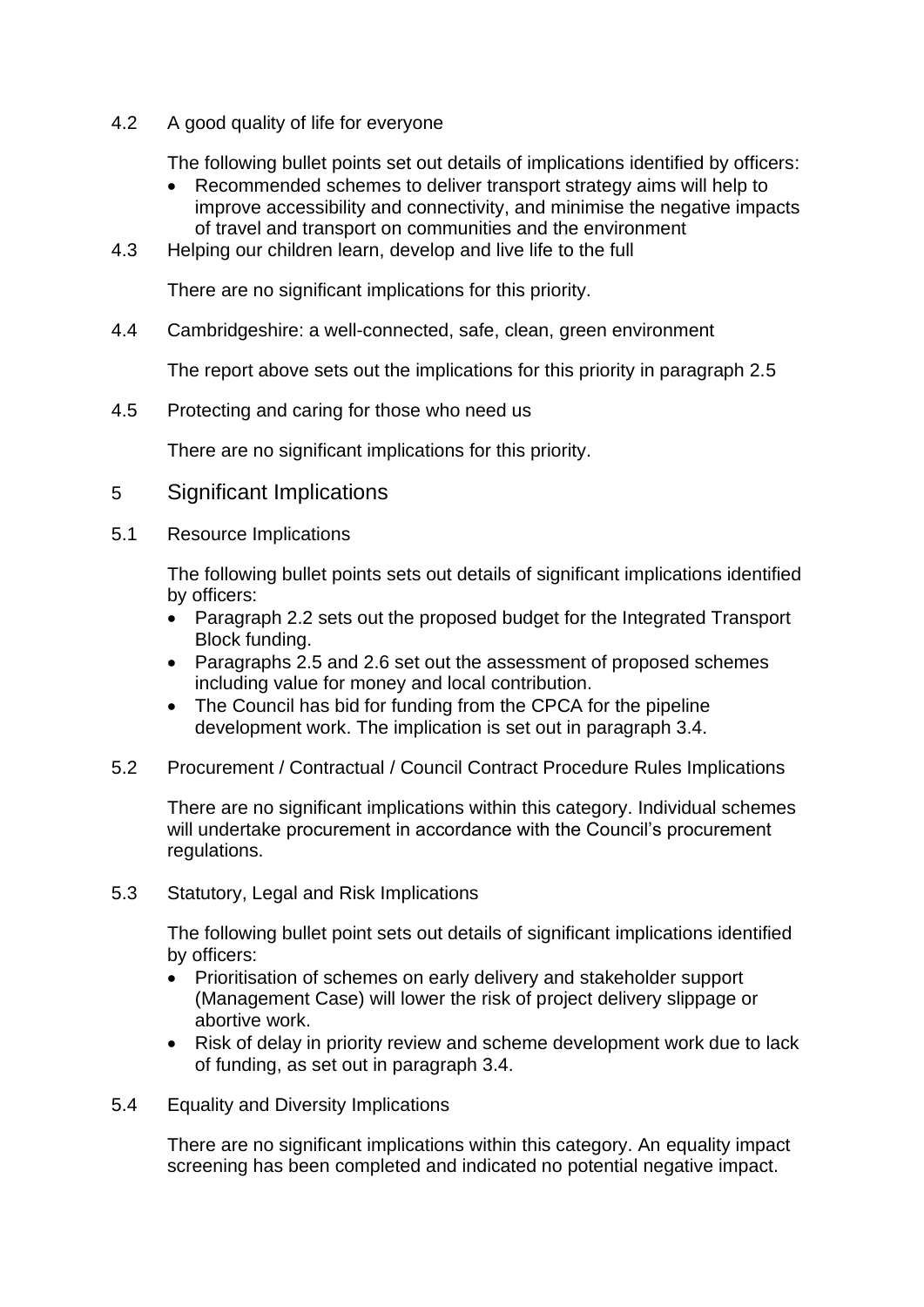5.5 Engagement and Communications Implications

There are no significant implications within this category. Consultation will be undertaken by individual schemes as appropriate

5.6 Localism and Local Member Involvement

The following bullet point sets out details of significant implications identified by officers:

- Local Highways Improvement (LHI) Initiative schemes are prioritised by LHI Member Advisory Panels which are made up of local County Councillors. Proposals are from local community groups and organisations.
- Schemes proposed for delivering transport strategy aims are drawn from transport strategies which are supported by local Members.
- Prioritisation of schemes on stakeholder support (Management Case) demonstrates local Member involvement.
- 5.7 Public Health Implications

The following bullet point sets out details of significant implications identified by officers:

- Public health is identified as being at the core of the vision set out by the CPCA for their refreshed Local Transport Plan, as detailed in Appendix 1.
- Transport policies and programmes have the opportunity to impact on the health and wellbeing of residents through reducing poor air quality, supporting and enabling active travel, reducing road accidents and enabling residents to access jobs and services e.g. health care and social opportunities. Funding allocations as proposed in paragraphs 2.2 and 2.7 contribute towards these objectives.
- 5.8 Environment and Climate Change Implications on Priority Areas:
- 5.8.1 Implication 1: Energy efficient, low carbon buildings. Status: Neutral Explanation: There are no implications in this area.
- 5.8.2 Implication 2: Low carbon transport. Status: Neutral Explanation: Local transport policies and strategies will encourage use of cleaner modes. However, some funding could be allocated to projects which increase road capacity and thus car use.
- 5.8.3 Implication 3: Green spaces, peatland, afforestation, habitats and land management. Status: Neutral Explanation: There are no implications in this area.
- 5.8.4 Implication 4: Waste Management and Tackling Plastic Pollution. Status: Neutral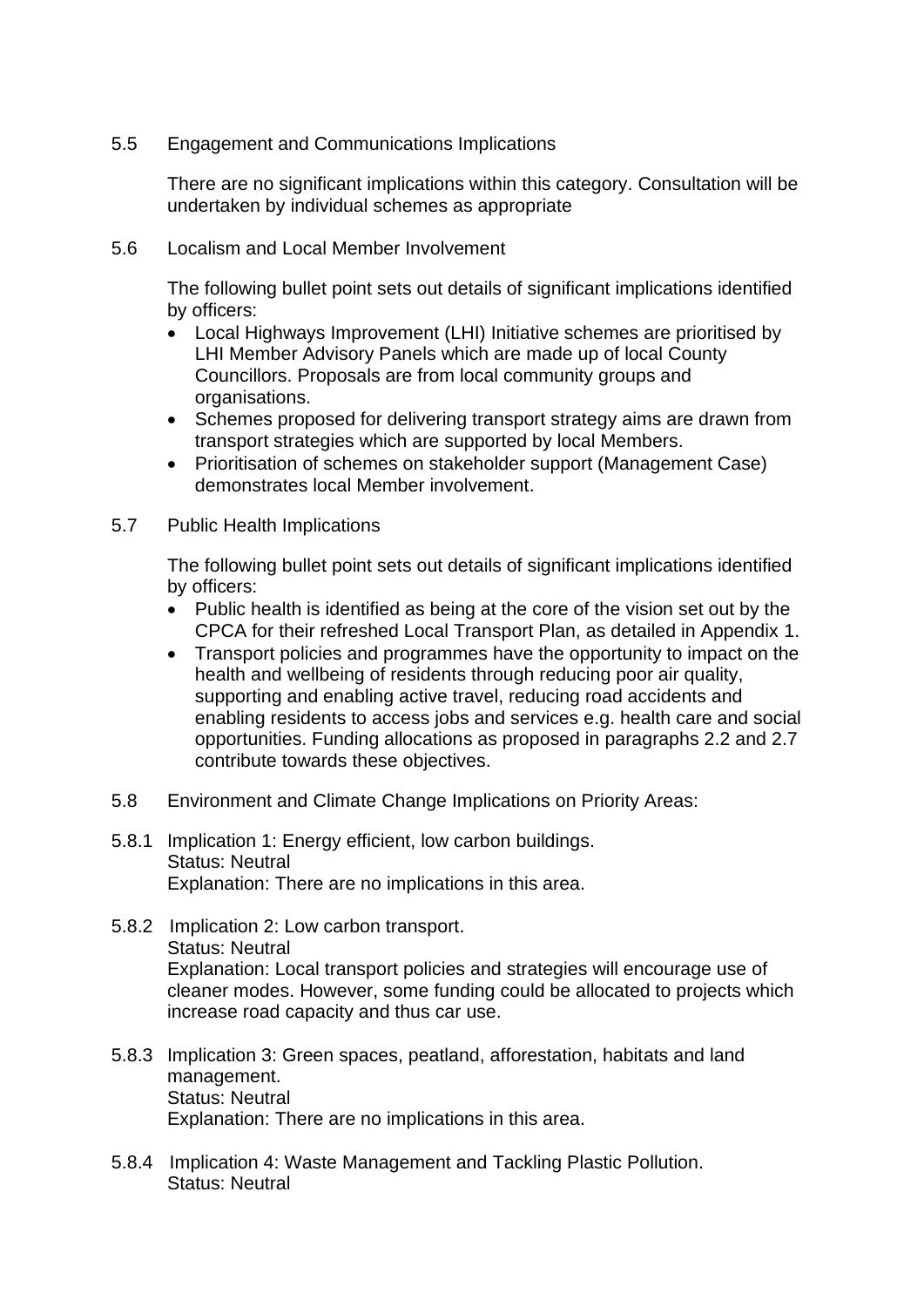Explanation: There are no implications in this area.

- 5.8.5 Implication 5: Water use, availability and management: Status: Neutral Explanation: There are no implications in this area.
- 5.8.6 Implication 6: Air Pollution. Status: Positive Explanation: Maintaining a level of investment in air quality monitoring will help to target areas with the most need for improvement.
- 5.8.7 Implication 7: Resilience of our services and infrastructure and supporting vulnerable people to cope with climate change. Status: Neutral Explanation: There are no implications in this area.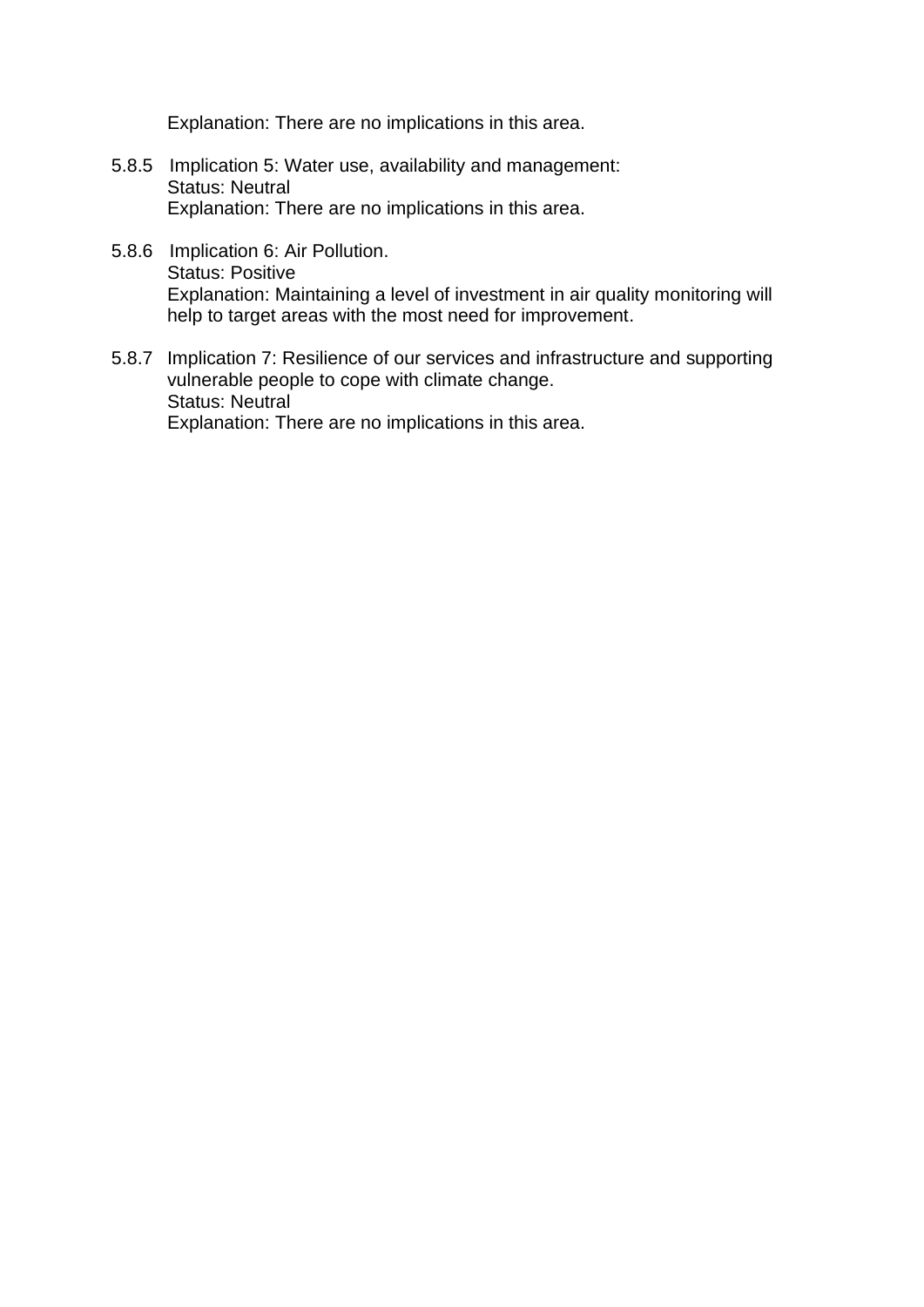Have the resource implications been cleared by Finance? Yes Name of Financial Officer: Sarah Heywood

Have the procurement/contractual/ Council Contract Procedure Rules implications been cleared by the LGSS Head of Procurement? Yes Name of Officer: Clare Ellis

Has the impact on statutory, legal and risk implications been cleared by the Council's Monitoring Officer or LGSS Law? Yes Name of Legal Officer: Fiona McMillan

Have the equality and diversity implications been cleared by your Service Contact? Yes Name of Officer: Jeremy Smith

Have any engagement and communication implications been cleared by Communications? Yes Name of Officer: Sarah Silk

Have any localism and Local Member involvement issues been cleared by your Service Contact? Yes Name of Officer: Jeremy Smith

Have any Public Health implications been cleared by Public Health? Yes Name of Officer: Iain Green

If a Key decision, have any Environment and Climate Change implications been cleared by the Climate Change Officer? Yes Name of Officer: Emily Bolton

### 6 Source documents guidance

#### 6.1 Source documents

Cambridgeshire and Peterborough Combined Authority's Local Transport Plan Future Transport Priorities Committee report 7 December 2021

#### 6.2 Location

[LTP.pdf \(kinstacdn.com\)](https://mk0cpcamainsitehdbtm.kinstacdn.com/wp-content/uploads/documents/transport/local-transport-plan/LTP.pdf) [Highways and Transport Committee Meeting 7 December 2021 Item 7 Future](https://cambridgeshire.cmis.uk.com/CCC_live/Document.ashx?czJKcaeAi5tUFL1DTL2UE4zNRBcoShgo=pociVQ9I2sHhzmkuEflEAgpL1JkZpz4rhm%2fjSyboBD7JMhvjk0heKQ%3d%3d&rUzwRPf%2bZ3zd4E7Ikn8Lyw%3d%3d=pwRE6AGJFLDNlh225F5QMaQWCtPHwdhUfCZ%2fLUQzgA2uL5jNRG4jdQ%3d%3d&mCTIbCubSFfXsDGW9IXnlg%3d%3d=hFflUdN3100%3d&kCx1AnS9%2fpWZQ40DXFvdEw%3d%3d=hFflUdN3100%3d&uJovDxwdjMPoYv%2bAJvYtyA%3d%3d=ctNJFf55vVA%3d&FgPlIEJYlotS%2bYGoBi5olA%3d%3d=NHdURQburHA%3d&d9Qjj0ag1Pd993jsyOJqFvmyB7X0CSQK=ctNJFf55vVA%3d&WGewmoAfeNR9xqBux0r1Q8Za60lavYmz=ctNJFf55vVA%3d&WGewmoAfeNQ16B2MHuCpMRKZMwaG1PaO=ctNJFf55vVA%3d)  [Transport Priorities](https://cambridgeshire.cmis.uk.com/CCC_live/Document.ashx?czJKcaeAi5tUFL1DTL2UE4zNRBcoShgo=pociVQ9I2sHhzmkuEflEAgpL1JkZpz4rhm%2fjSyboBD7JMhvjk0heKQ%3d%3d&rUzwRPf%2bZ3zd4E7Ikn8Lyw%3d%3d=pwRE6AGJFLDNlh225F5QMaQWCtPHwdhUfCZ%2fLUQzgA2uL5jNRG4jdQ%3d%3d&mCTIbCubSFfXsDGW9IXnlg%3d%3d=hFflUdN3100%3d&kCx1AnS9%2fpWZQ40DXFvdEw%3d%3d=hFflUdN3100%3d&uJovDxwdjMPoYv%2bAJvYtyA%3d%3d=ctNJFf55vVA%3d&FgPlIEJYlotS%2bYGoBi5olA%3d%3d=NHdURQburHA%3d&d9Qjj0ag1Pd993jsyOJqFvmyB7X0CSQK=ctNJFf55vVA%3d&WGewmoAfeNR9xqBux0r1Q8Za60lavYmz=ctNJFf55vVA%3d&WGewmoAfeNQ16B2MHuCpMRKZMwaG1PaO=ctNJFf55vVA%3d)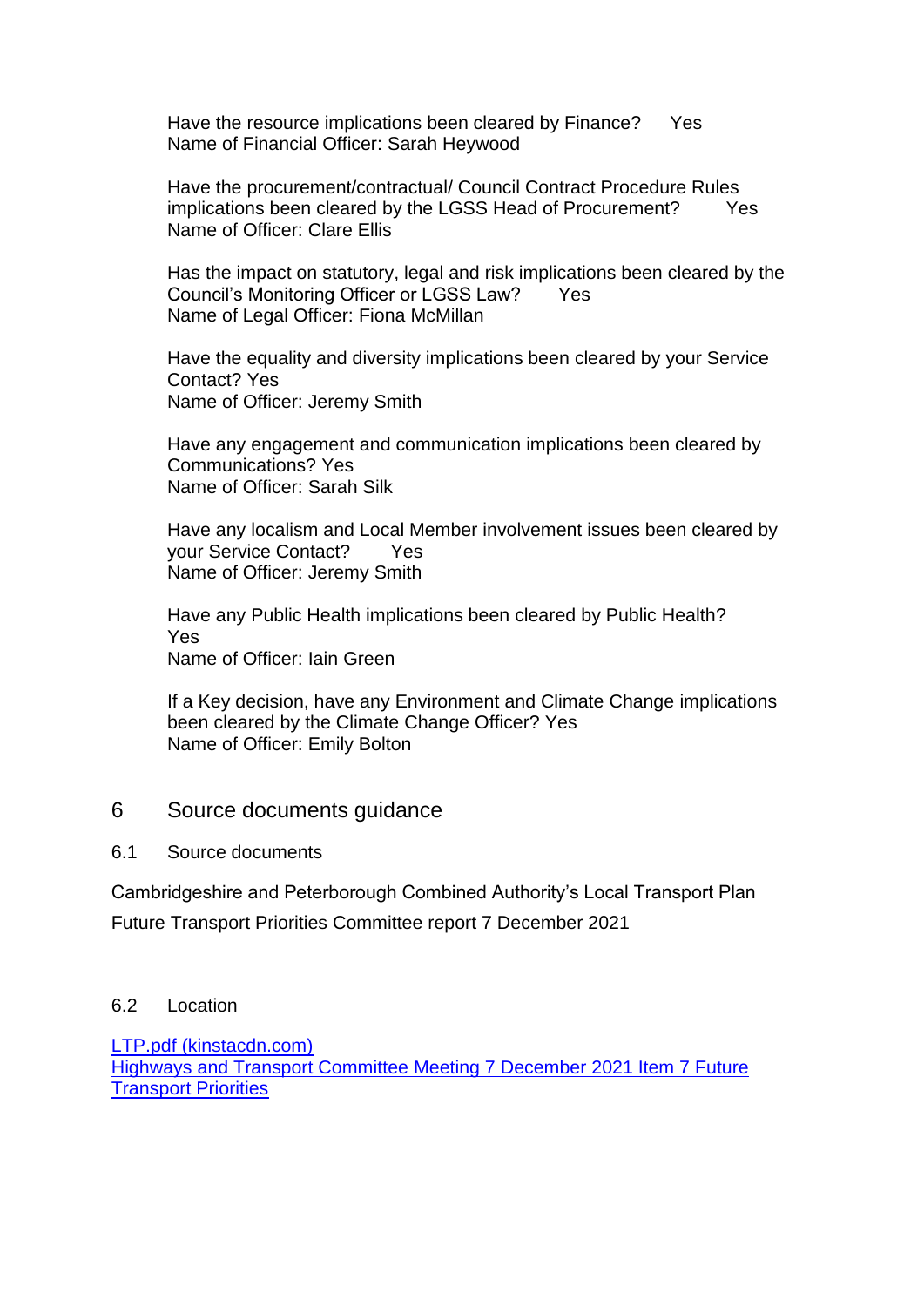#### Appendix 1

Refreshed Vision and Objectives from the Local Transport Connectivity Plan for Cambridgeshire and Peterborough



A transport network which secures a future in which the region and its people can thrive.

It must put improved public health at its core, it must help create a fairer society, it must respond to climate change targets, it must protect our environment and clean up our air, and it must be the backbone of sustainable economic growth in which everyone can prosper.

And it must bring a region of cities, market towns and very rural areas closer together.

It will be achieved by investing in a properly joined-up, net zero carbon transport system, which is high quality, reliable, convenient, affordable, and accessible to everyone. Better, cleaner public transport will reduce private car use, and more cycling and walking will support both healthier lives and a greener region. Comprehensive connectivity, including digital improvements, will support a sustainable future for our region's nationally important and innovative economy.



#### Refreshed Objectives

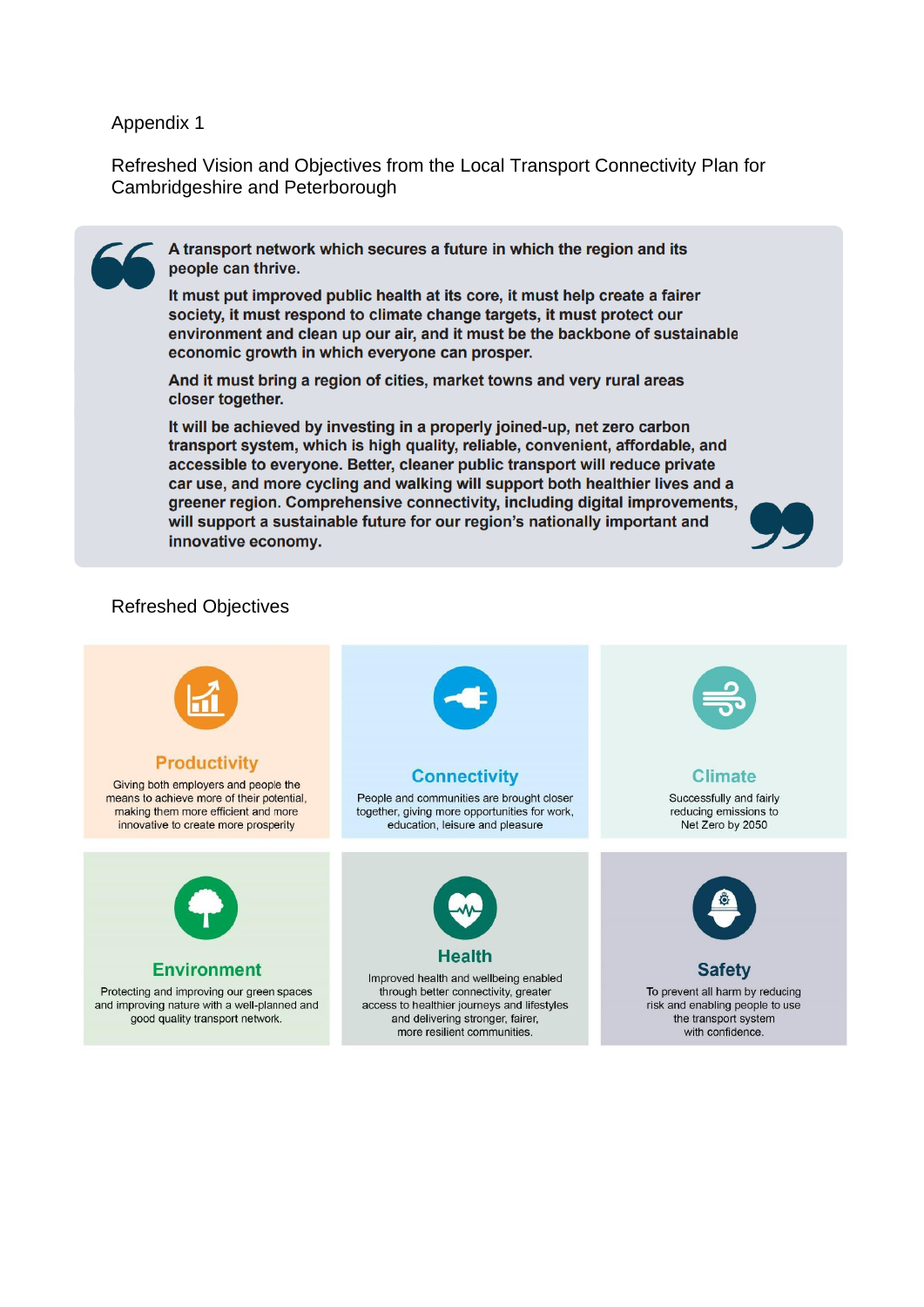## Appendix 2 Scoring Criteria

OBJECTIVES CRITERIA - CPCA Local Transport Plan Objectives (Refreshed)

| <b>Score</b>   | <b>Productivity</b>   | <b>Connectivity</b>     | <b>Climate</b>          | <b>Environment</b>       | <b>Health</b>                               | <b>Safety</b>                                    |
|----------------|-----------------------|-------------------------|-------------------------|--------------------------|---------------------------------------------|--------------------------------------------------|
|                | Giving both           | People and              | Successfully and        | Protecting and           | Improved health and                         | To prevent all harm                              |
|                | employers and         | communities are         | fairly reducing         | improving our green      | wellbeing enabled                           | by reducing risk and                             |
|                | people the means to   | brought closer          | emissions to Net Zero   | spaces and improving     | through better                              | enabling people to                               |
|                | achieve more of their | together, giving more   | by 2050                 | nature with a well-      | connectivity, greater                       | use the transport                                |
|                | potential, making     | opportunities for       |                         | planned and good         | access to healthier                         | system with                                      |
|                | them more efficient   | work, education,        |                         | quality transport        | journeys & lifestyles,                      | confidence.                                      |
|                | and more innovative   | leisure and pleasure    |                         | network.                 | and delivering                              | Contribute towards                               |
|                | to create more        |                         |                         |                          | stronger, fairer, more                      | <b>Vision Zero</b>                               |
|                | prosperity            |                         |                         |                          | resilient communities                       |                                                  |
|                | Fully supports and    | Significant benefits to | Directly contributing   | Likely to deliver direct | Likely to deliver                           | Likely to deliver                                |
|                | contribute to         | connectively for all    | to reducing emissions   | significant benefits     | significant increase in                     | significant benefits                             |
| 3              | developments and      | purposes, and           | to Net Zero by 2050     | that improves green      | access to active                            | e.g. address existing                            |
|                | growth                | improves inequality in  |                         | spaces and nature        | travel modes for all                        | accident cluster site                            |
|                |                       | access                  |                         |                          | purposes                                    |                                                  |
|                | <b>Supports</b>       | Significant benefits to | Indirectly contributing | Significant benefits to  | Likely to deliver                           | Not an existing                                  |
|                | developments and      | connectively for all    | to reducing emissions   | a transport network      | significant benefits in<br>access to active | accident cluster site,                           |
| $\overline{2}$ | growth                | purposes                | to Net Zero by 2050     | that improves green      | travel or active                            | but likely to deliver                            |
|                |                       |                         |                         | spaces and nature        |                                             | significant benefits<br>that will reduce risk to |
|                |                       |                         |                         |                          | lifestyles                                  | road users                                       |
|                | Likely to support     | Likely to improve       | Some contribution to    | Minor positive impact    | Some benefits but                           | Some benefits and                                |
|                | limited aspects of    | connectivity for        | reducing emissions      | on improving green       | may not be in                               | not an existing cluster                          |
|                | development           | one/some purposes       |                         | spaces and nature        | accordance with road                        | site; or indirect                                |
|                |                       |                         |                         |                          | user hierarchy                              | improvement                                      |
|                | Neutral               | Neutral                 | Not expected to         | <b>Neutral</b>           | <b>Neutral</b>                              | Not expected to                                  |
|                |                       |                         | reduce emissions        |                          |                                             | benefit road safety                              |
| 0              |                       |                         |                         |                          |                                             |                                                  |
|                |                       |                         |                         |                          |                                             |                                                  |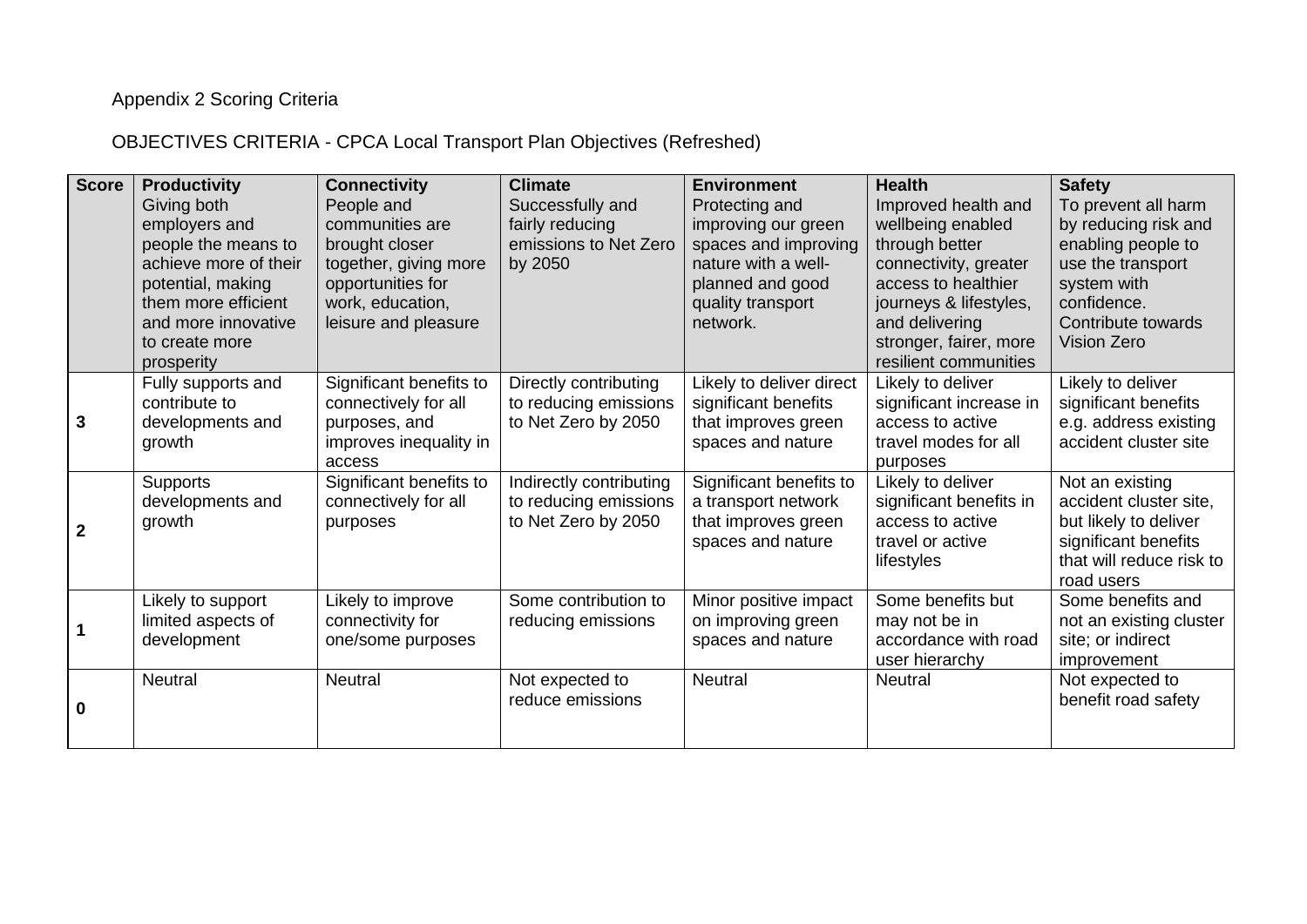| <b>Score</b> | <b>Productivity</b>   | <b>Connectivity</b>   | <b>Climate</b>        | <b>Environment</b>   | <b>Health</b>           | <b>Safety</b>        |
|--------------|-----------------------|-----------------------|-----------------------|----------------------|-------------------------|----------------------|
|              | Giving both           | People and            | Successfully and      | Protecting and       | Improved health and     | To prevent all harm  |
|              | employers and         | communities are       | fairly reducing       | improving our green  | wellbeing enabled       | by reducing risk and |
|              | people the means to   | brought closer        | emissions to Net Zero | spaces and improving | through better          | enabling people to   |
|              | achieve more of their | together, giving more | by 2050               | nature with a well-  | connectivity, greater   | use the transport    |
|              | potential, making     | opportunities for     |                       | planned and good     | access to healthier     | system with          |
|              | them more efficient   | work, education,      |                       | quality transport    | journeys & lifestyles,  | confidence.          |
|              | and more innovative   | leisure and pleasure  |                       | network.             | and delivering          | Contribute towards   |
|              | to create more        |                       |                       |                      | stronger, fairer, more  | Vision Zero          |
|              | prosperity            |                       |                       |                      | resilient communities   |                      |
|              | Minor negative        | Minor negative        | Minor negative        | Minor negative       | Minor negative          | Minor negative       |
| -1           | impact on             | impact                | impact e.g. likely to | impact on green      | impact and may not      | impact on safety     |
|              | development           |                       | increase emissions in | spaces and nature    | be in accordance with   |                      |
|              |                       |                       | local area            |                      | road user hierarchy     |                      |
|              | Negatively impacts    | Wider negative        | Wider negative        | Wider negative       | Wider negative          | Wider negative       |
| $-2$         | on developments       | impact e.g. reduce    | impact e.g. highly    | impacts on green     | impacts and potential   | impact on safety     |
|              |                       | connectivity for some | likely to increase    | spaces and nature    | road user conflict      |                      |
|              |                       | purposes              | emissions             | e.g. loss of access  |                         |                      |
|              | Significant negative  | Significant negative  | Significant negative  | Significant negative | Significant negative    | Significant negative |
| $-3$         | impact on             | impact e.g. in        | impact e.g. will      | impact on green      | impacts or high risk of | impact on safety     |
|              | developments          | severance             | increase emissions    | spaces and nature    | road user conflict      |                      |
|              |                       |                       |                       | e.g. loss of green   |                         |                      |
|              |                       |                       |                       | spaces               |                         |                      |